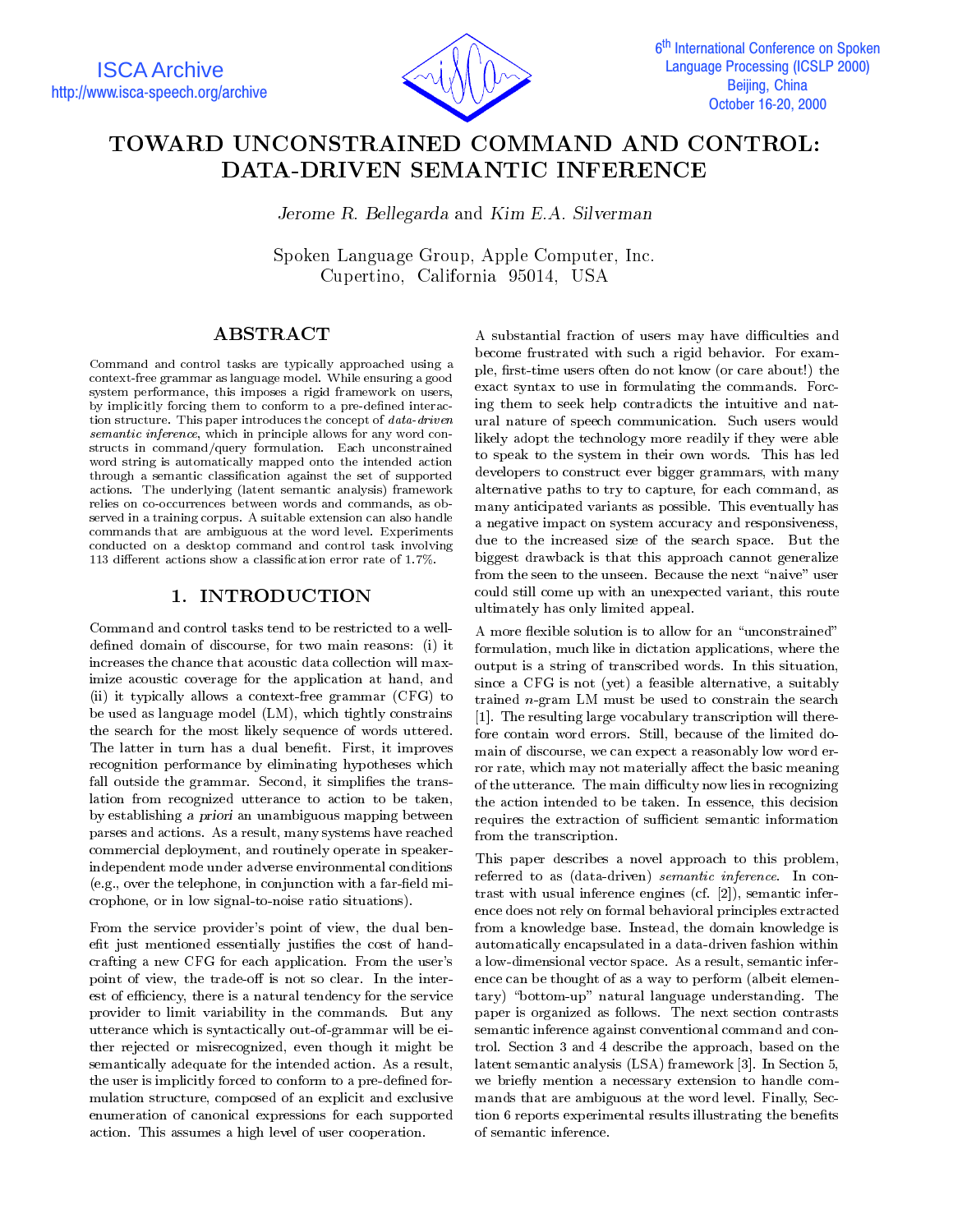

Fig. 1. Conventional Command and Control.

### 2. OVERVIEW

Conventional command and control is illustrated in Fig. 1. The typical system comprises three ma jor components: a speech recognition engine, a mapping module, and an action generation engine. The role of speech recognition is to determine which command/query sequence (among those supported by the CFG) the user's voice input corresponds to. This sequence is then transformed to a semantic rep resentation through some task-specic mapping rules. Obviously, these rules are closely tied to what can be parsed by the grammar. Finally, the semantic representation is converted to the desired action via the action generation engine.

The data-driven semantic inference framework is illustrated in Fig. 2. The CFG is replaced by a more general, statistical  $n$ -gram LM. The role of speech recognition is now to transcribe, hopefully with a reasonably low word error rate, the user's voice input into a sequence of words. In principle, there is no restriction on the formulation: the user can express the command in his or her own words. Accordingly, rule-based mapping is replaced by automatic semantic classification, whose role is to extract the datadriven semantic representation closest in meaning to the user's utterance. The intended action is then generated as previously.

Semantic classication relies on evidence presented in a training text database, disregarding the particular syntax used to express intended actions. It starts with the singular value decomposition of a matrix of co-occurrences between words and commands. Singular vectors can be interpreted as the representation of both words and commands in a continuous vector space of low dimension, called the LSA space. An important property of this space is that two command vectors which are "close" (in some suitable metric) tend to be associated with the same action, whether or not they are composed of similar word constructs. During training, each supported action gives rise to a different vector, referred to as the semantic anchor of the ac tion. During recognition, mapping (the transcription of) a command onto an action amounts to comparing the corresponding command vector with each semantic anchor. The procedure is thus entirely data-driven.

#### Fig. 2. Semantic Inference.

### 3. LSA FRAMEWORK

Let V be a vocabulary of size M, and  $\mathcal T$  a training corpus, i.e., a collection of variant wordings of commands to invoke <sup>N</sup> actions appropriate to some domain of interest. In this paper, each such wording, or command variant, is defined as a distinct sentence (such as "what time is it?" or "what's the time?") associated with a unique action (in this case, "*display current time*"). Typically, M and N are on the order of a few hundreds to a few thousands, and each command might have scores of different variations. The task at hand is to define a mapping between the set f and a vector space  $\delta$ , whereby each command in f is represented by a vector in  $S$ .

We first construct a word-command matrix  $W$  associated with  $V$  and  $T$ , in a manner similar to that detailed in [3]. The state  $\mathcal{M}$  matrix functions in the training corpus  $\mathcal{M}$  and the training corpus in the training corpus in  $\mathcal{T}$ , how often word  $w_i$  appeared in command  $d_i$ . We then perform the singular value decomposition  $(SVD)$  of W as:

$$
W \approx \hat{W} = U S V^T, \qquad (1)
$$

where  $U$  is the (M  $\sim$  10 and ) and the singular matrix with row vector  $\sim$ to a set  $\alpha$  is the  $\alpha$  -diagonal matrix of  $\alpha$  -diagonal matrix of  $\alpha$ singular values, <sup>V</sup> is the (N -R) right singular matrix with row vectors  $v_j$   $(1 \leq j \leq N)$ ,  $R < \min(M, N)$  is the order of the decomposition, and  $\overline{T}$  denotes matrix transposition. As is well known,  $U^{T}U = V^{T}V = I_{R}$ , the identity matrix of order  $R$ . Thus, the column vectors of  $U$  and  $V$  each define an orthornormal basis for the space of dimension  $R$ spanned by the  $u_i$ 's and  $v_j$ 's, i.e., the space S sought. The dimension  $R$  is bounded from above by the rank of the matrix  $W$ , and from below by the amount of distortion tolerable in the decomposition.

If we project the column vectors of  $W$  (i.e., commands) onto the orthonormal basis formed by the column vectors of  $U$ , the new coordinates are given by the columns of  $SV$  This means that, for  $1 \leq \gamma \leq N$ , the column vector  $\mathcal{S}v_i^{\scriptscriptstyle \top},$  or, equivalently, the row vector  $v_i$  S, characterizes the

<sup>1</sup> In contrast with previous work (cf. [6], [7]), our emphasis here is not on word representation, but on command representation. The underlying framework, however, is identical.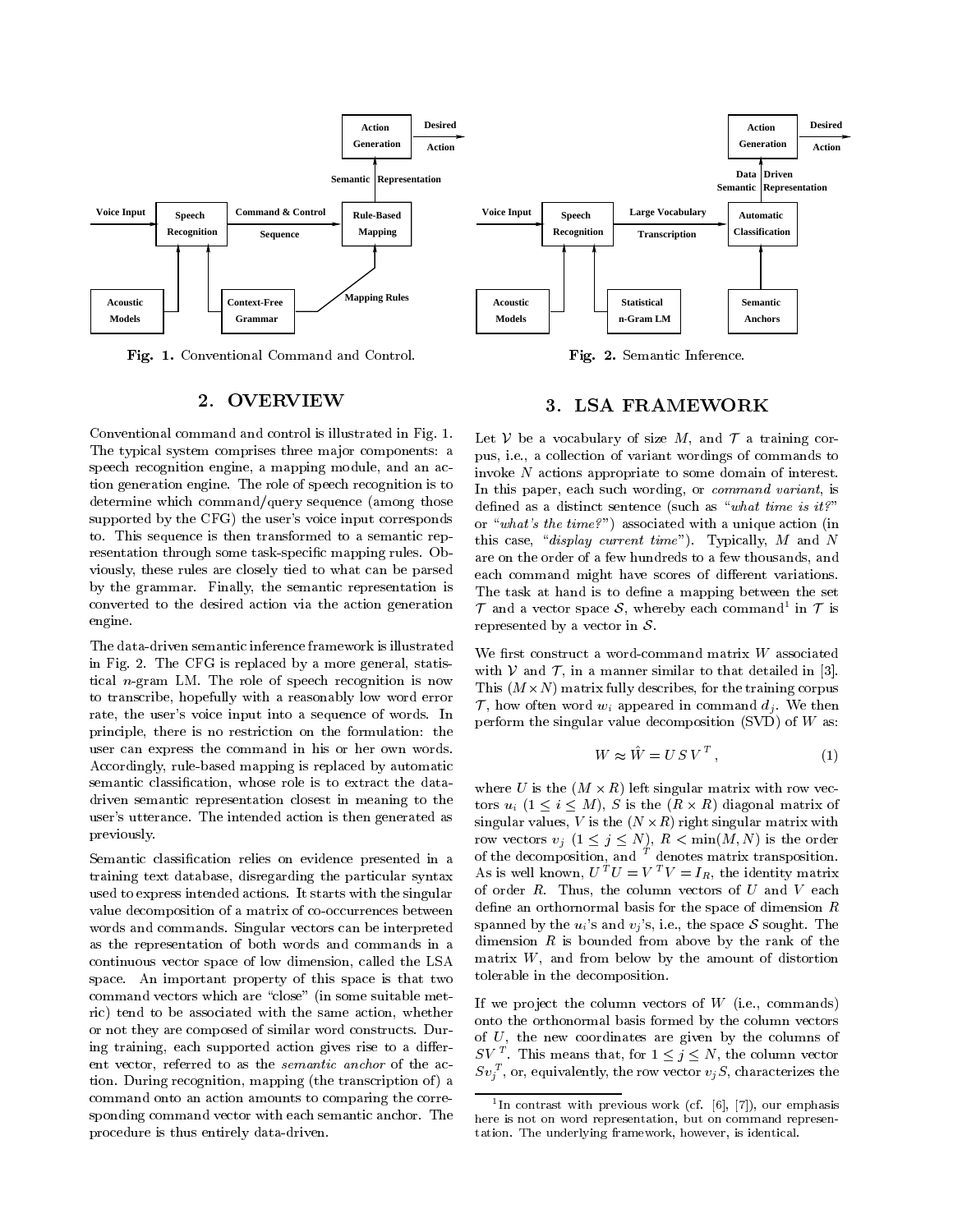

Fig. 3. Typical Behavior in Space <sup>S</sup> (R = 2).

position of command  $d_i$  in the space S [3]. Each of the N scaled vectors:

$$
\bar{v}_j = v_j S = d_j^T U , \qquad (2)
$$

is therefore the semantic anchor of the action uniquely associated with the command  $d_j \in \mathcal{T}$ . Since W captures the major associational structure in  $W$ , the "closeness" of vectors in  $S$  is determined by the overall pattern of the language used in  $\mathcal{T}$ , as opposed to specific constructs. This tends to reveal meaningful associations (not just particular co-occurrences) between words and commands.

To illustrate, consider an application with  $N = 4$  actions, each associated with a unique command: (i) "what is the time," (ii) "what is the day," (iii) "what time is the meeting," and (iv) "cancel the meeting." In this simple example, there are only  $M = 7$  words in the vocabulary, with some interesting patterns: " $what"$  and " $is"$  always co-occur, "the" appears in all four commands, only (ii) and (iv) contain a unique word, and (i) is a proper subset  $\alpha$  (iii). Constructing the (1  $\alpha$  - 4) we have assumed matrix as  $\alpha$ described in [3], and performing the SVD, we obtain the 2 dimensional space shown in Fig. 3. This figure shows how each word and each command is representated in the space  $S$ . Note that the two words which each uniquely identified a command—"day" for (ii) and "cancel" for (iv)—each have a high coordinate on a different axis, along with the respective command. Conversely, the word "the," which conveys no information about the identity of a command, is located at the origin. In addition, the word " $time$ ," which occurs in both (i) and (iii), indeed appears "close" to both.

## 4. SEMANTIC INFERENCE

This behavior means that a new variant, using a different wording, will still be "close" to the appropriate semantic anchor if that is otherwise consistent with the expected language structure (e.g., if the new variant would tend to express the corresponding desired action). Continuing with the example above, suppose that a user says something outside of the variants seen during training, such as "when is

the meeting  $\alpha$  rather than  $\alpha$  what time is the meeting. This new word string turns out to have a representation in the space  $S$  indicated by the hollow triangle in Fig. 3. Note that this point is closest to the representation of command (iii). Thus, the associated variant can be considered se-mantically equivalent to (iii), and the correct action can be automatically inferred.

To perform semantic classification, it is thus sufficient to determine, for a given variant, which semantic anchor the variant is most closely aligned with. This requires finding a representation for all individual variants in the space  $S$ , including those not seen in the training corpus. Let us denote a variant by  $d_p$ , where the tilde symbol reflects the fact that this variant may not have been part of the training  $a_a$ , by construction, the feature vector  $a_p$  is a column vector of dimension  $M$ , which can be treated as if it were an additional column of the matrix  $W$ . Provided the matrices U and S do not change, the SVD expansion  $(1)$  implies:

$$
\tilde{d}_p = U S \tilde{v}_p^T , \qquad (3)
$$

 $j^T U$ , (2) where the *R*-dimensional vector  $v_p$  acts as an additional column of the matrix  $V^T$ . Hence the *variant vector*:

$$
\tilde{\bar{v}}_p = \tilde{v}_p \, S = \tilde{d}_p^T \, U \,, \tag{4}
$$

corresponds to the representation of the variant  $\tilde{d}_p$  in S. Note that this representation is consistent with (2): if an action is expressed only with one variant, the resulting vari ant vector reduces to the semantic anchor for that action.

In the case of a variant not seen in the training corpus, relatively mild assumptions are required for (4) to hold. Clearly, if the new variant contains language patterns which are inconsistent with those extracted from W, the SVD expansion (1) will no longer apply. Similarly, if the addi- $\mathfrak{u}$  of  $a_n$  causes the major structural associations in W to shift in some substantial manner,  $U$  and  $S$  will no longer be valid, in which case it would be necessary to re-compute  $(1)$  to find a proper representation for  $a_p$ . If, however, the new variant generally conforms to the rest of  $\mathcal{T},$  then  $\tilde{\bar{v}}_p$ will be a reasonable representation for  $d_p$ .

Once (4) is obtained, it remains to evaluate the closeness between the observed variant vector  $\tilde{v}_p$  and the semantic anchors  $\bar{v}_i$  determined during training. As it turns out, an appropriate closeness measure is the cosine of the angle between the two vectors [3]:

$$
K(\tilde{\bar{v}}_p, \bar{v}_j) = \cos(\tilde{v}_p S, v_j S) = \frac{\tilde{v}_p S^2 v_j^T}{\|\tilde{v}_p S\| \|v_j S\|},
$$
 (5)

for  $1 \leq j \leq N$ . Classification occurs by assigning the variant vector  $\tilde{\bar{v}}_p$  to the semantic anchor  $\bar{v}_j$  associated with maximum closeness.

Semantic inference has a number of useful properties. Not only is there no a priori constraint on what the user can say, but it can generalize well from a tractably small amount of training data. For example, it can learn synonyms and apply them in new contexts. Suppose for instance that the training data contained "cancel the meeting" and "undo the